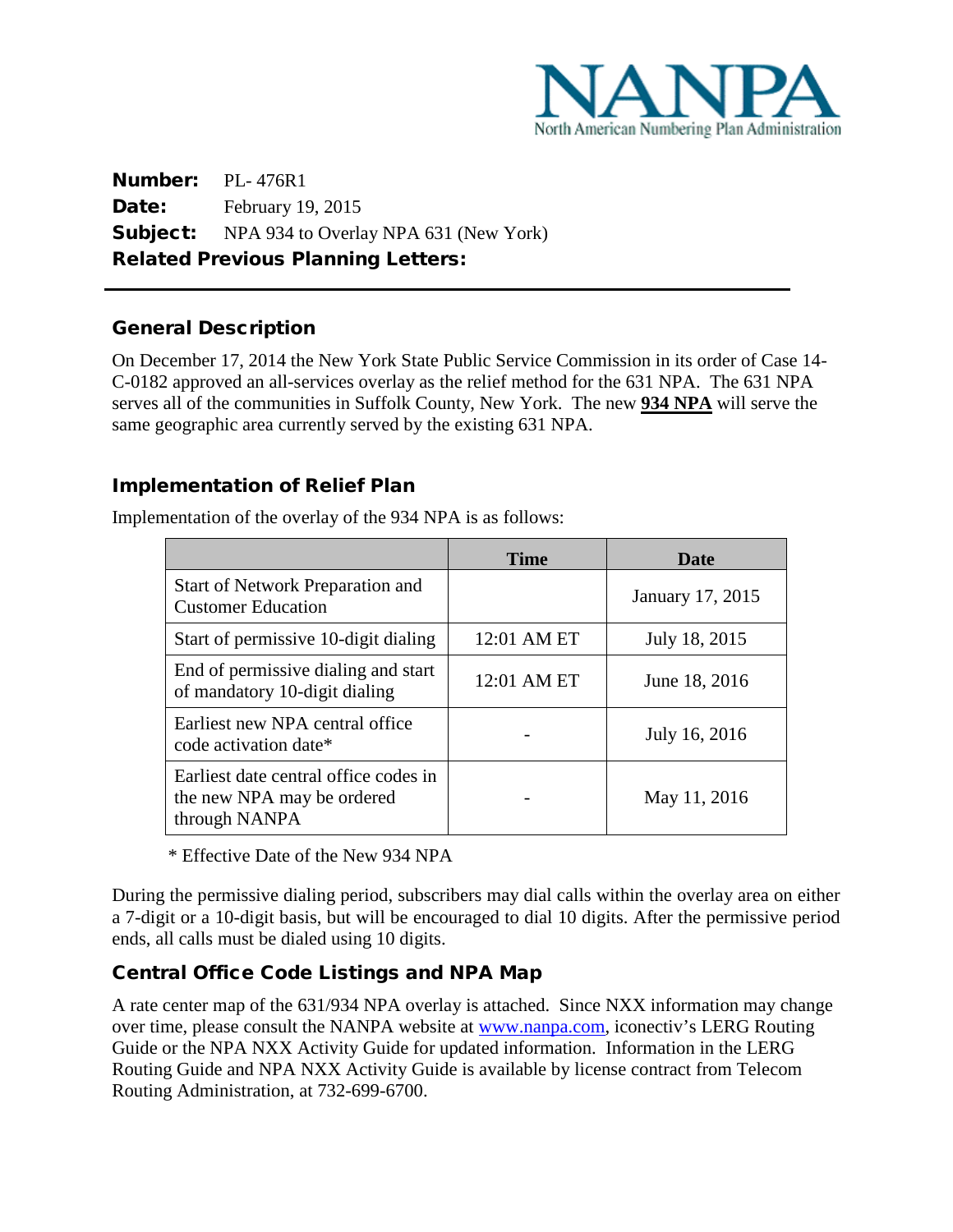# Dialing Plan

Coincident with the introduction of mandatory 10-digit dialing on June 18, 2016, the dialing plan for the 631 and 934 NPAs will be as follows:

| Type of call                                                  | Call terminating in                                     | Dialing plan                          |
|---------------------------------------------------------------|---------------------------------------------------------|---------------------------------------|
| Local & Toll Calls                                            | Overlay NPAs (Within<br>and between 631 and<br>934)     | 10-digits (NPA-NXX-XXXX)*             |
| Local & Toll calls                                            | Foreign NPA (FNPA)<br>outside of overlay<br><b>NPAs</b> | $1 + 10$ -digits $(1 + NPA-NXX-XXXX)$ |
| <b>Operator Services</b><br>Credit card, collect, third party | <b>HNPA or FNPA</b>                                     | $0 + 10$ -digits $(0 + NPA-NXX-XXXX)$ |

 $\overline{1+10}$ -digit dialing for all calls permissible at service provider's discretion

#### Network Testing

All international and domestic carriers should ensure that the new 934 NPA has been activated throughout their networks prior to July 16, 2016. A test number to verify the routing to the new NPA will be in service beginning March 16, 2016 through August 16, 2016. The test number to verify the routing to the 934 NPA is: 934-990-TEST (8378). A recorded announcement will indicate that the test call has been successfully completed.

## General Information

The information in this planning letter reflects detailed information about NPA relief activities. The information has been derived from commission orders and from industry implementation decisions. The implementation of the plan described in this letter is the responsibility of individual service providers, and NANPA does not guarantee that the activities and plans will occur exactly as described herein.

## Contact Information

General questions regarding the relief of the NPA 631 should be directed to Wayne Milby, Senior NPA Relief Planner - NANPA, on 804-795-5919. Questions of a technical nature should be directed to the NPA coordinator of the appropriate service provider.

Attached is a list of service provider and contact information that is provided to assist in the implementation of the relief plan described herein. Because this information is subject to change, NANPA cannot guarantee the completeness or the accuracy of the attached list.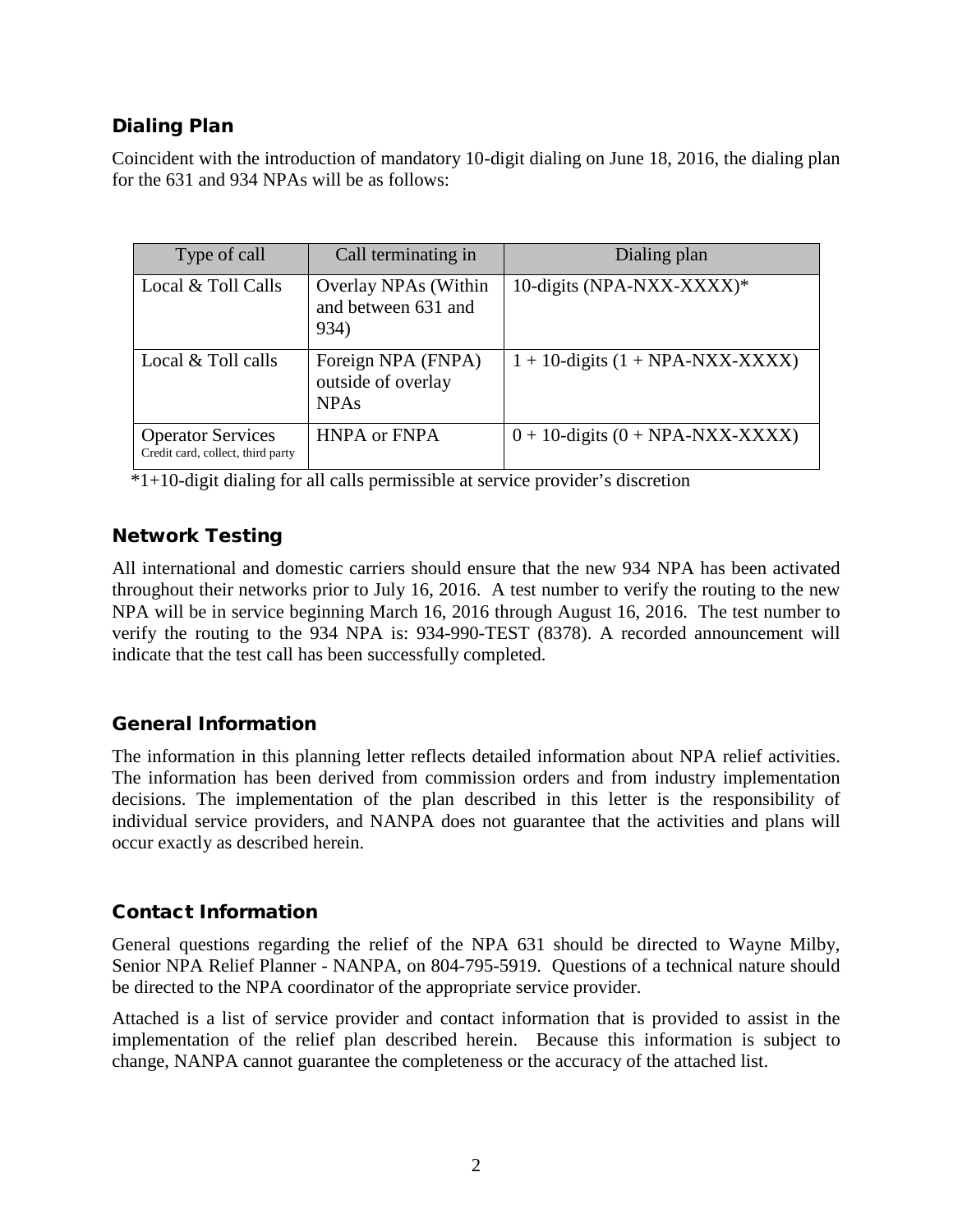# SERVICE PROVIDER CONTACTS:

| <b>NAME</b>                | <b>COMPANY</b>            | <b>TELEPHONE</b>      | <b>E-MAIL</b>                        |
|----------------------------|---------------------------|-----------------------|--------------------------------------|
| Robert Knapp               | <b>AAT Paging</b>         | 800-343-9333          | bobk@zcall.com                       |
| Marlon Brown               | Allegiance Telecom        | 972-578-6552          | Marlon.brown@xo.com                  |
| Norman Lee                 | <b>American Messaging</b> | 972-353-1835          | Norman.Lee@americanmessaging.net     |
| <b>Waran Ilanges</b>       | American Network          | 212-200-2000          | wilanges@eagle.net                   |
| George Guerra              | AT&T                      | 408-635-8612          | Gg2395@att.com                       |
| Katy Smith                 | Bandwidth.Com             | 919-297-8817          | ksmith@bandwidth.com                 |
| James Joyce                | <b>Broadview Networks</b> | 610-755-4000          | jjoyce@BroadViewNet.com              |
| Kyle Bertrand              | <b>Broadvox</b>           | 215-373-4636          | kbertrand@broadvox.com               |
| Kathy Michaud              | <b>Broadwing</b>          | 972-759-9125          | Kathy.michaud@level3.com             |
| Deborah Lane               | Cablevision<br>Lightpath  | 516-803-6232          | dlane@cablevision.com                |
| <b>Bruce Bennett</b>       | CenturyLink               | 303-707-7013          | Bruce.Bennett@CenturyLink.com        |
| Rita Schmitz               | CenturyLink               | 608-796-5600          | Rita.Schmitz@CenturyLink.com         |
| Swati Narasappa            | Citrix Comm.              | 805-455-9487          | Swati.narasappa@citrix.com           |
| Shannon Suppa              | Conversent                | 585-530-2849          | ssuppa@onecommunications.com         |
| <b>Bret Mingo</b>          | CoreTel                   | 202-437-5219          | bret@coretel.net                     |
| James Joyce                | Eureka                    | 610-755-4000          | jjoyce@BroadViewNet.com              |
| <b>Bryan Marteeny</b>      | <b>Fishers Island</b>     | 631-788-7001<br>x2006 | bmarteeny@fishersisland.net          |
| Karen Turner               | Hypercube                 | 469-727-1631          | Karen.turner@h3net.com               |
| Moshe Gutman               | <b>IBC</b> Telecom        | 845-678100            | m.gutman@ibctelecom.com              |
| Maria Gonzales             | Level 3                   | 303-542-4415          | Maria.gonzales@level3.com            |
| Kathy Michaud              | Level 3                   | 972-759-9125          | Kathy.michaud@level3.com             |
| Douglas Osborne            | <b>Local Access</b>       | 570-709-5525          | dosborne@localaccessllc.com          |
| Andoni Economou            | Metropolitan              | 212-607-2004          | aeconomou@mettel.net                 |
| Terri Flowers-<br>Grimshaw | T-Mobile (Metro<br>PCS)   | 734-444-0022          | Teresa.Flowers-Grimshaw@T-Mobile.com |
| Karla Wireman              | <b>Mosaic Network</b>     | 415-326-4003          | Karla@mosaicnetworx.com              |
| Joani O'Neill              | Onvoy                     | 406-496-6522          | Joani.oneill@onvoy.com               |
| Ed Webber                  | Paetec Comm.              | 585-340-2854          | Edward.webber@windstream.com         |
| Nicole Winters             | Paetec Comm.              | 501-748-6313          | Nicole.Winters@windstream.com        |
| Robyn Helgren              | Peerless Network          | 312-878-0761          | rhelgren@peerlessnetwork.com         |
| <b>Patrick Phipps</b>      | Peerless Network          | 312-506-0933          | pphipps@peerlessnetwork.com          |
| Don Snyder                 | Public Interest           | 610-928-3906          | donsnydr@icorellc.com                |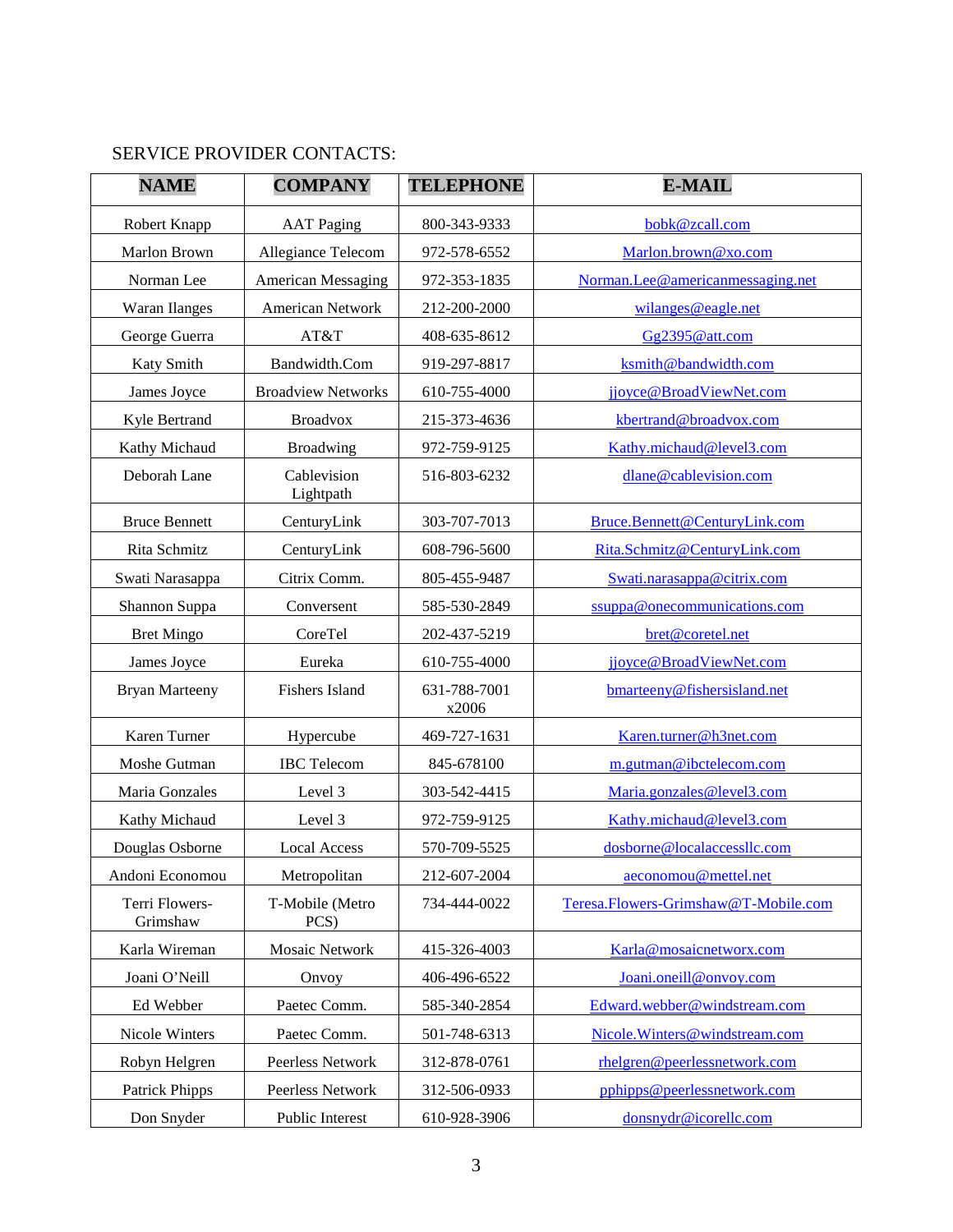| Debbie Cumbo        | <b>RCN</b>                | 570-270-1843 | Debbie.cumbo@rcn.net              |
|---------------------|---------------------------|--------------|-----------------------------------|
| David Raizen        | <b>Scarsdale Security</b> | 914-722-2200 | draizen@scarsdalesecurity.com     |
| Karen Riepenkroger  | Sprint                    | 913-315-8546 | Karen.S.riepenkroger@sprint.com   |
| Shaunna Forshee     | Sprint                    | 913-315-9108 | Shaunna.L.forshee@sprint.com      |
| Cathie Capita       | T-Mobile USA              | 425-383-3105 | Cathie.capita@t-mobile.com        |
| Nicole Febles       | T-Mobile USA              | 973-898-8556 | Nicole.febles@t-mobile.com        |
| Calvin Ellison      | Telcentris                | 619-900-9000 | Calvin.ellison@telcentris.com     |
| Gregory Borodiansky | Telengy                   | 212-379-4041 | grisha@callcentric.biz            |
| <b>Brian Murray</b> | Transbeam                 | 212-631-8100 | voice@transbeam.com               |
| Maria Gonzales      | TW Telecom                | 303-542-4415 | Maria.gonzales@twtelecom.com      |
| Mark Burns          | <b>USA Mobility</b>       | 972-801-0515 | Mark.burns@usamobility.com        |
| Yun Lee             | Verizon                   | 516-229-2891 | Yun.j.lee@verizon.com             |
| Jena Downs          | Verizon                   | 410-393-5540 | Jena.m.downs@verizon.com          |
| Dana Crandall       | Verizon Wireless          | 682-831-6444 | Dana.crandall@verizonwireless.com |
| Ashkenazi Zalmen    | Vitcom                    | 718-689-1302 | zalmen@vitcom.net                 |
| Ryan Rapolti        | Voxbeam                   | 407-965-1077 | rrapolti@voxbeam.com              |
| Erla Erlingsdottir  | Wide Voice                | 702-913-1084 | erlae@widevoice.com               |
| James Rose          | Xchange                   | 646-722-7242 | jrose@xchangetele.com             |
| Ruben Galvan        | XO Comm                   | 972-578-3728 | Ruben.galvan@xo.com               |
| Marlon Brown        | XO Comm                   | 972-578-6552 | Marlon.brown@xo.com               |
| Amy Freund          | <b>YMAX</b>               | 267-424-4400 | Amy.Freund@Ymaxcorp.com           |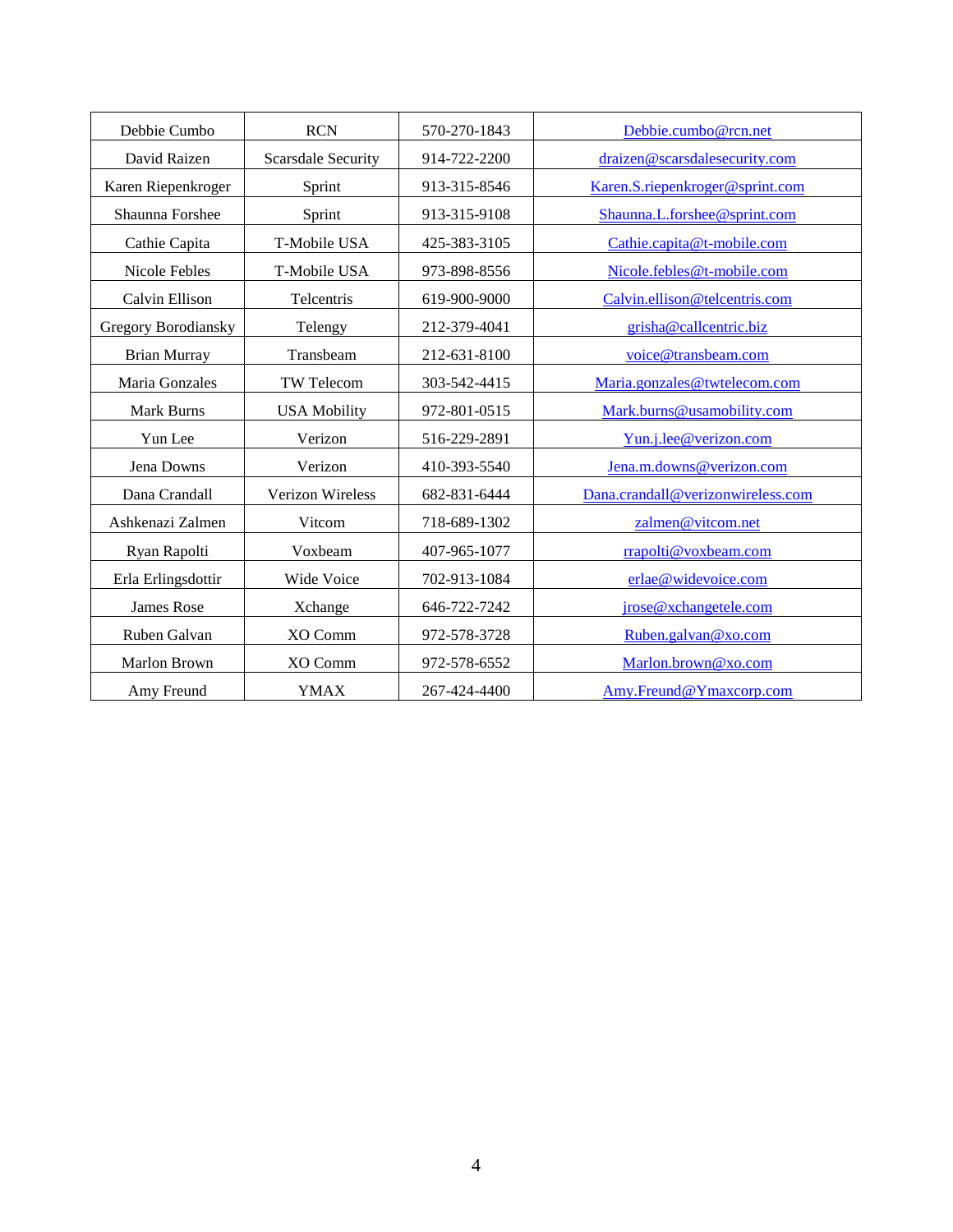